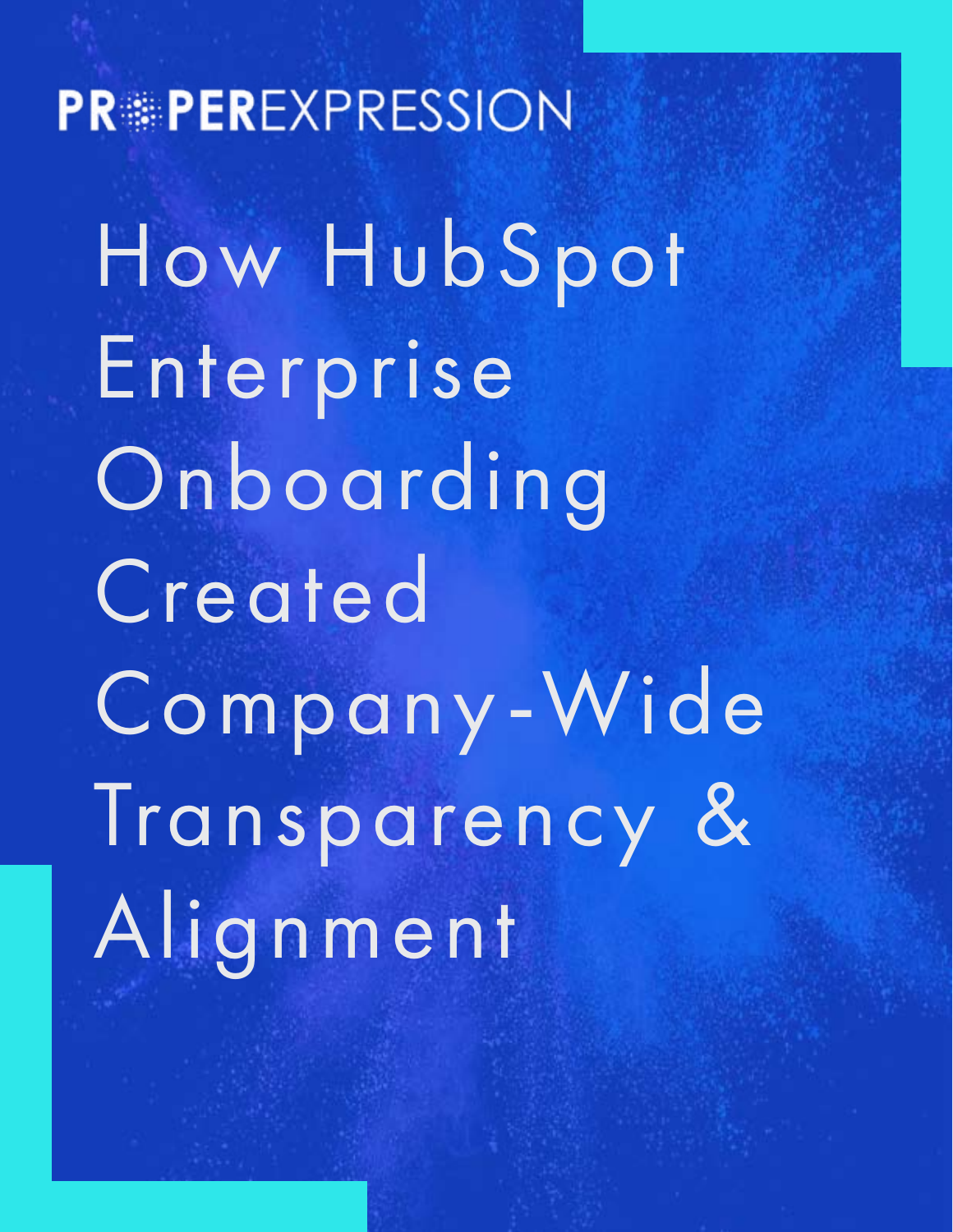

### "They are professional and easy to work with, very responsive to questions and made the project run really smoothly.

We recently engaged with ProperExpression to migrate our CRM and Marketing Automation to HubSpot. This was a fairly complicated project, involving many years' worth of data from disparate sources, incomplete data, and complicated workflow processes on our previous CRM. The team at PE really took the time to understand our needs, provide guidance on the best solutions, and implement them in a way that made sense for our business."

 - Meredith Bagdazian Vice President of Marketing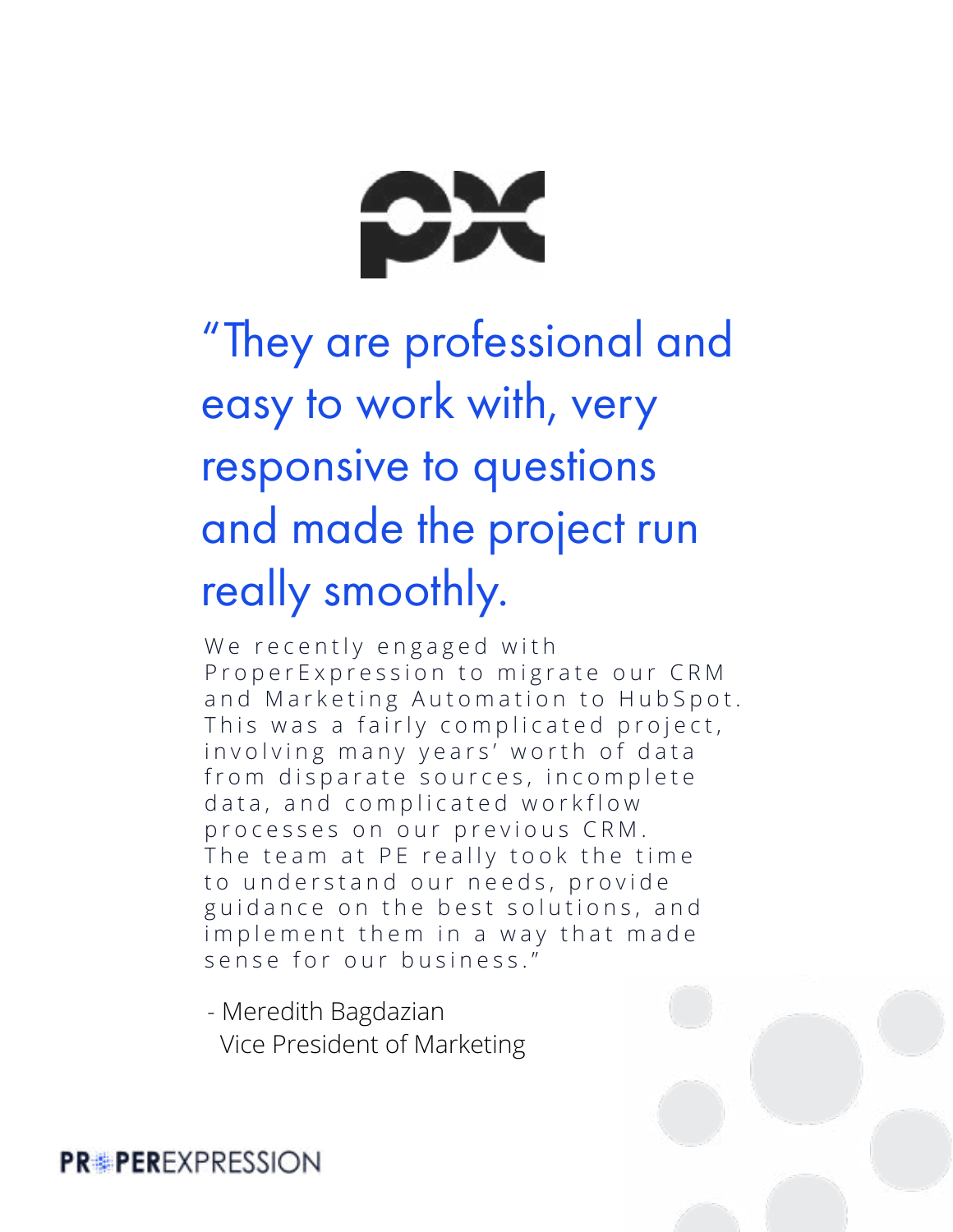## About PX

PX's Lead Quantification platform helps some of the country's biggest companies find the right leads for the right price, every time.

PX began with a mission to deliver best-in-class customer acquisition solutions to marketers and bring an arcane industry into the 21st century. Over the past decade, the company has grown rapidly and saw that the future of the industry lay in bringing efficient, intuitive technology solutions to marketers, giving them the tools and insights they need to reach their goals.

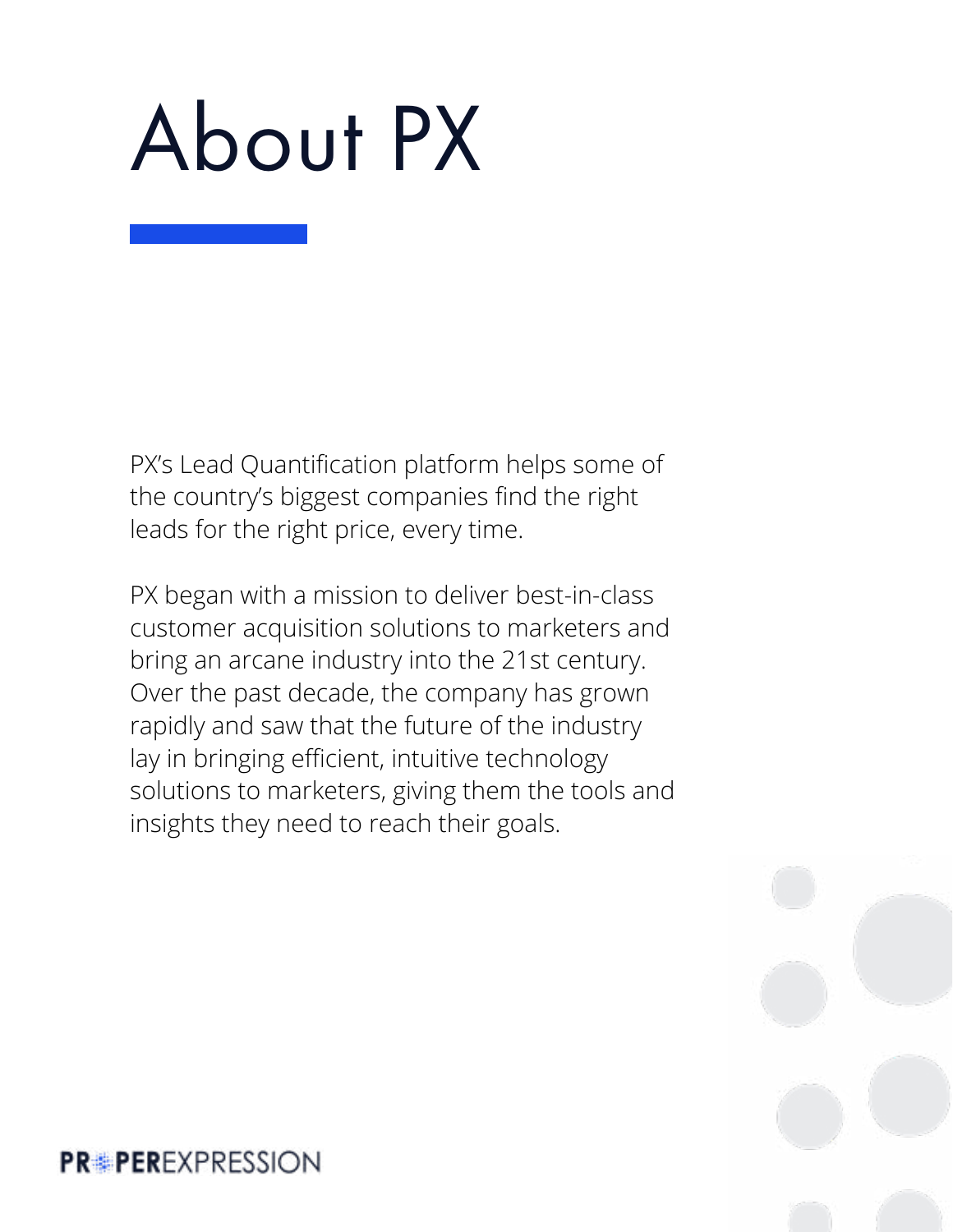## The Challenge



#### Limited by Manual Marketing & Sales Processes

With few established processes and automations in the CRM, the Marketing and Sales team could not make processes scalable or repeatable.



#### Clumsy and Disconnected Tech Stack

The existing tech stack consisted of several platforms that did not integrate, creating limitations in PX's ability to track KPIs and accurately report on revenue.



#### Limited Visibility into the Pipeline

With limited visibility into the Marketing and Sales pipelines, the Sales team could not convert salesready leads into customers.

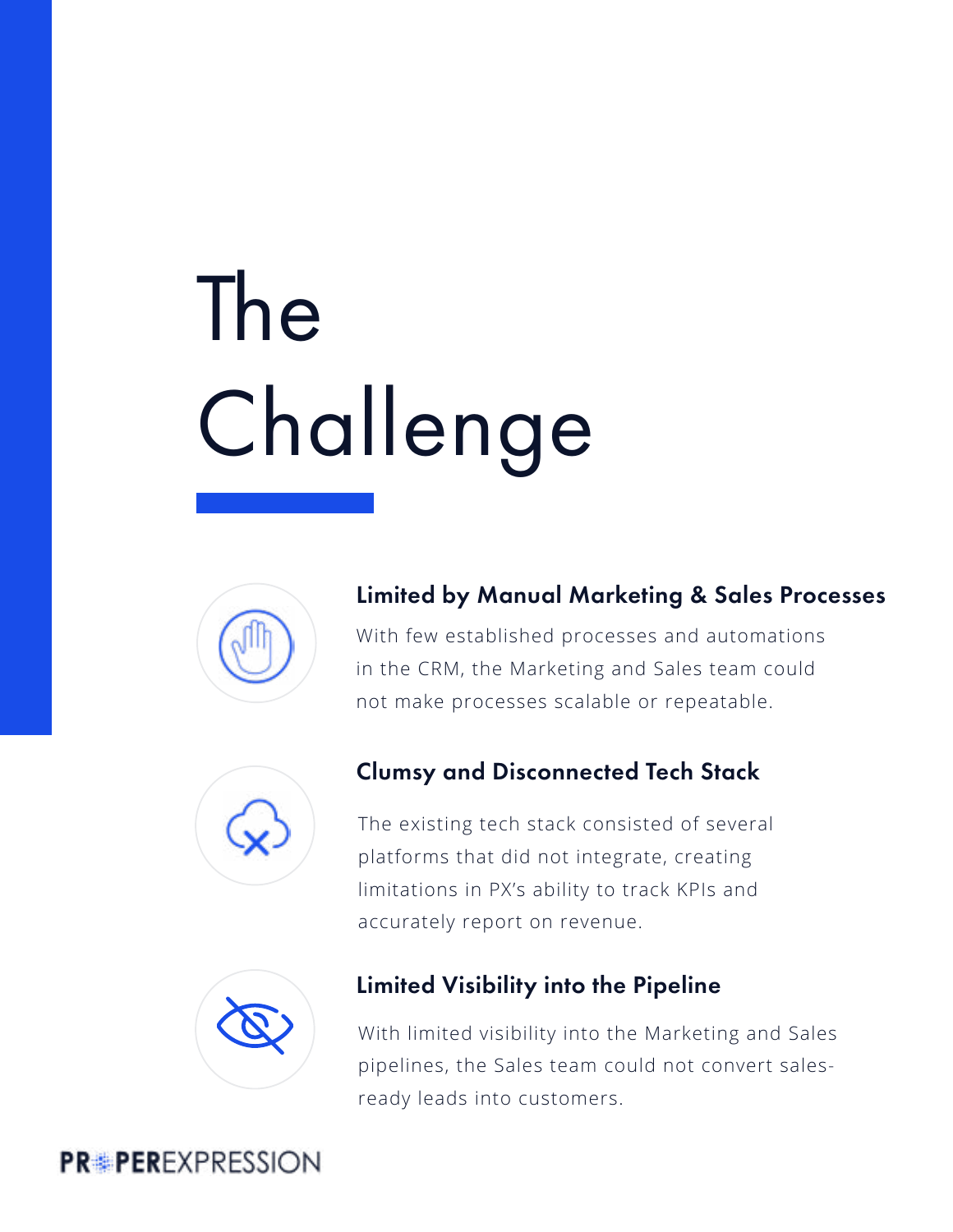# The Solution

#### Migration to HubSpot Marketing and Sales Enterprise

ProperExpression cleaned and migrated the existing Zoho database of over 10k records to HubSpot. During migration, ProperExpression created custom properties, assigned proper lifecycle stages, implemented lead scoring, and developed relevant reports and dashboards to monitor the sales funnel accurately.

#### Implementation of Powerful Automation & CRM Best Practices

The ProperExpression team created full funnel automation to ensure leads moved through the funnel accurately and efficiently. With powerful workflows to route the right leads to the PX Sales team at the right time, the database was set up to drive increased revenue.

#### In-Depth Training for Marketing & Sales Alignment

Along with extensive documentation of processes, ProperExpression conducted live trainings with the Marketing and Sales teams on creating marketing materials, following up on Sales leads, opening and working deals in the Sales Hub, using playbooks and sequences and more.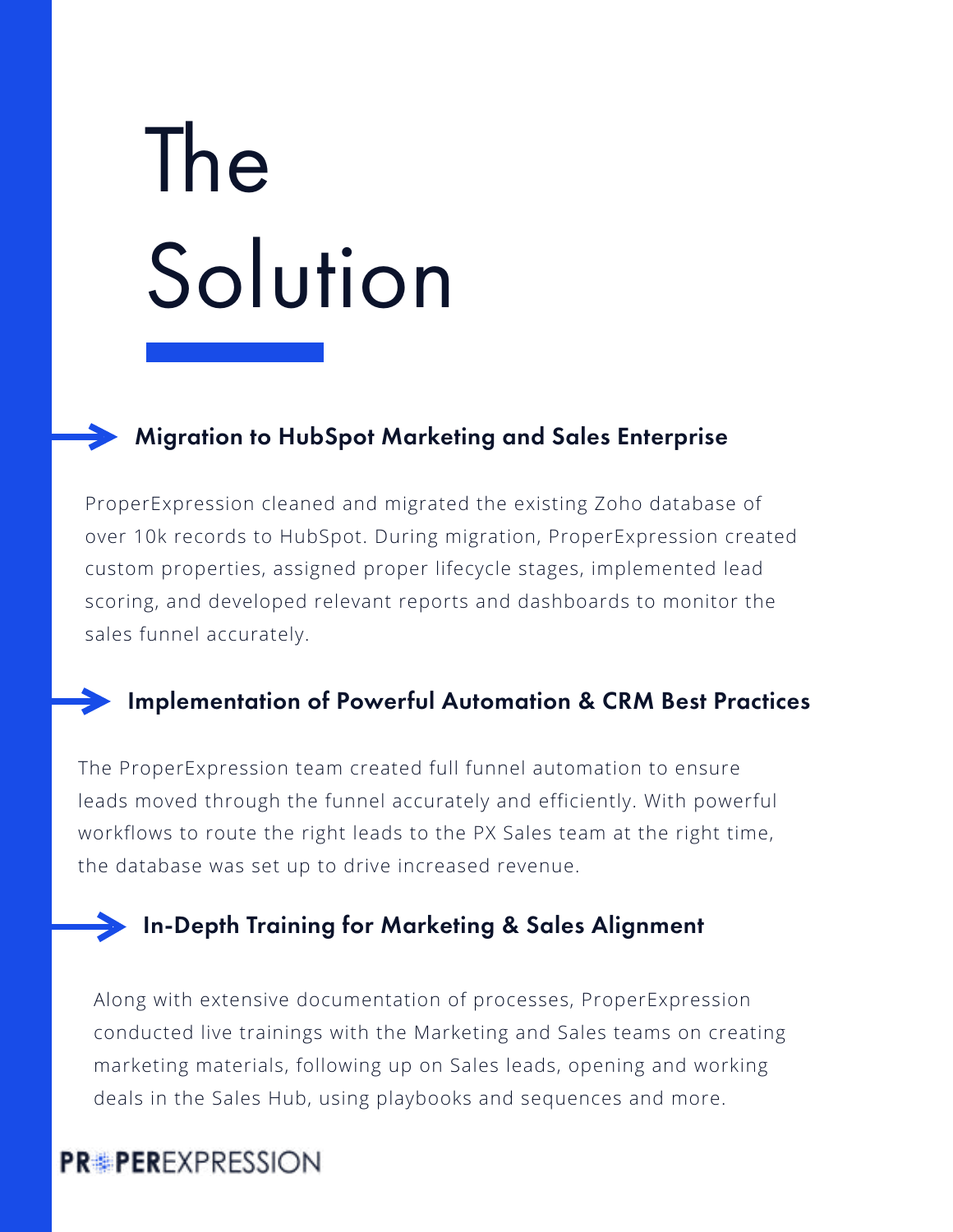## The Results

Provided visibility into lead gen and revenue gen channels, including best-performing channels for creating new leads and deals

Created visibility into campaign performance and revenue influence by centralizing all data and creating in-depth, custom reporting dashboards for marketing and sales

Aligned the marketing and sales teams on processes to efficiently and accurately move the right leads through the funnel at the right time, improving the likelihood of closing